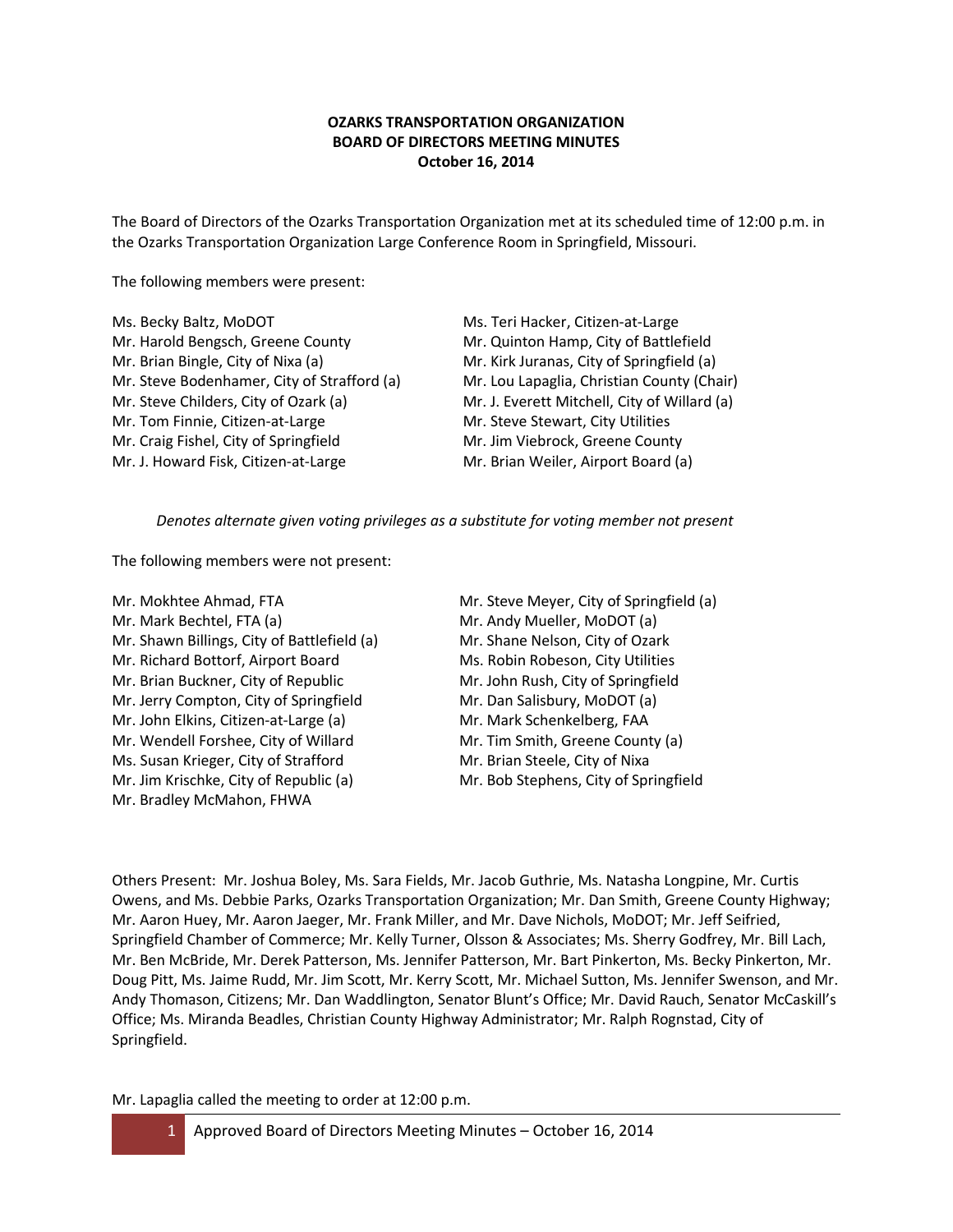## **I. Administration**

## **A. Introductions**

## **B. Approval of Board of Directors Meeting Agenda**

Mr. Viebrock made the motion to approve the Board of Directors October 16, 2014 meeting revised agenda. Mr. Fisk seconded and the motion was approved unanimously.

## **C. Approval of the August 21, 2014 Meeting Minutes**

Mr. Viebrock made the motion to approve the August 21, 2014 meeting minutes. Mr. Fisk seconded and the motion carried unanimously.

## D. **Public Comment Period**

Mr. Lapaglia informed the group that approximately 65 emails from members of the public had been received commenting on the pros and cons of the agenda items. Those emails have been distributed to the Board of Directors, and there are several members of the public who have requested to speak. Typically the Board allows 5 minutes for public comment. However, in anticipation of having more members of the public wishing to speak, the public comment period has been expanded to 15 minutes. Out of respect for time, members of the public might want to discuss items that have not already been said. OTO holds the Board of Directors meetings during the lunch hour to accommodate many different schedules. Targeting meetings to an hour has afforded has the OTO a high level of participation. Public comment will be taken at this time for all agenda items. Ms. Parks would announce each speaker and a timer would be used for each speaker. Ms. Fields stated she would like to make a modification since there were 6 people signed up. Each speaker would have 2 minutes to speak, that would allow a late-comer a chance to be added at the end.

Ms. Parks announced Mr. Doug Pitt:

Mr. Doug Pitt stated that items like this are continually biased and are seen all the time. Greene County wants to route traffic off of Plainview Road or Weaver and individuals are going to drive a mile to get onto a new intersection to travel north to get to Republic Road. If the individual had just stayed on Campbell, they would have already passed the James River Expressway Ramp and already be on the intersection of Republic Road and Campbell. All it is accomplishing, is diverting traffic for \$20 million dollars. That route can already be traveled now. People can already travel up Weaver and go down Kansas Road to get there, saving \$20 million by doing that. Mr. Pitt stated that he had recently met with many of the Board members and professionals. He had asked a simple question to those individuals. "What is the measure?" The OTO stated it is going to reduce traffic off of Campbell, so what is the number? Mr. Pitts said they could not produce a number or a ratio. A business cannot run without a metric. "I do not know" cannot be put on a spread sheet.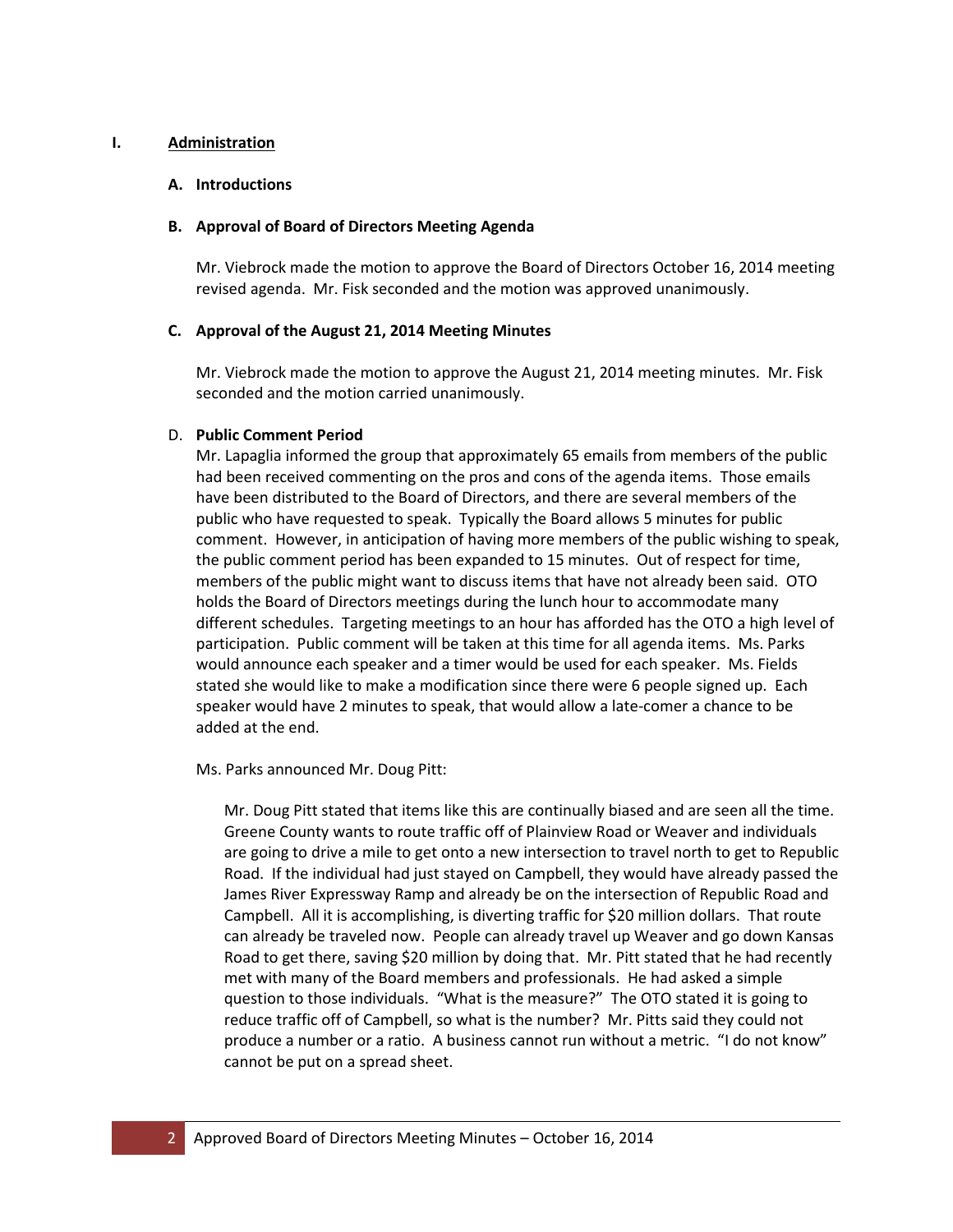Mr. Pitt stated that an OTO Executive Director had stated that it was going to increase traffic significantly north of James River Expressway. The question was asked how is this going to be dealt with. A Presiding Commissioner had told him side streets, and the Highway Administrator had stated it would work itself out. This item needs a hard no, because the metrics are not there to make the decision. A \$3 million decision, a \$20 million decision to get to Weaver or \$50 million plus to complete the whole project. A business cannot be run this way. The people spoke when Amendment 7 was voted down. The North-South Corridor Study stated that FF was first and Kansas Expressway is third. One of the reports states that Kansas Expressway is second but when the 6 criteria are added up it is actually third. This is old data from 2006. The decision is being made on old data and times have changed. It is a 20 year old plan.

At this point, Mr. Pitt's time was over.

Ms. Parks introduced Mr. Ben McBride:

Mr. Ben McBride thanked the Board for the opportunity to speak on the matter. It has recently become a concern to him. He hoped the Board had taken the time to review the number of pros versus cons in support of the Transportation Improvement Plan Amendment. The geography of this was much different in 1984. The stage for this has come and passed, so at this point, Greene County is reacting versus planning. The OTO needs to plan for the future. The 2006 or 2007 Study states it best. The second to last paragraph of the conclusion, Section 5.5, states that a focus on short-term economic opportunities by local government officials could jeopardize the ability of future local and state public officials to implement the study recommendations. The concern is that grasping at the \$2.4 million over the next 2 years is just that. It is putting the entire plan in jeopardy. He echoed what Mr. Pitt had said, there is no plan in place to move past Weaver. It will be a bottleneck. Campbell and National are already bottle necking. There will be a three-way bottle to Campbell that Christian County and the City of Nixa have no plan or intent to address.

At this point, Mr. McBride's time was over.

Ms. Parks introduced Ms. Jennifer Patterson.

Ms. Patterson stated she lived in Woodfield Park and her house backed up to the area that will be the proposed Kansas Expressway right on Plainview Road. She expressed that she was not well versed on tax revenue and logistics. She is a former science teacher and loves the green space behind her house. Her and her neighbors use the greenways trails on a daily basis and there are deer and all types of wild life. Her concern is that the one green space in south Springfield is going to be plowed through. There will be no place for the wild life in the area to go. The wildlife will be pushed out of the area. She had contacted the Department of Conservation, the Watershed Committee and the Greenways Trail. She would like to see the Greenways trail extended rather than a road. It would be a great use of the area. It would leave the tiny little green space that is left, rather than destroying it and would be a great addition to the area. She thought it was ridiculous to have three roads going to Nixa unless than a mile and a half of each other. It does not make sense. Especially to tear down the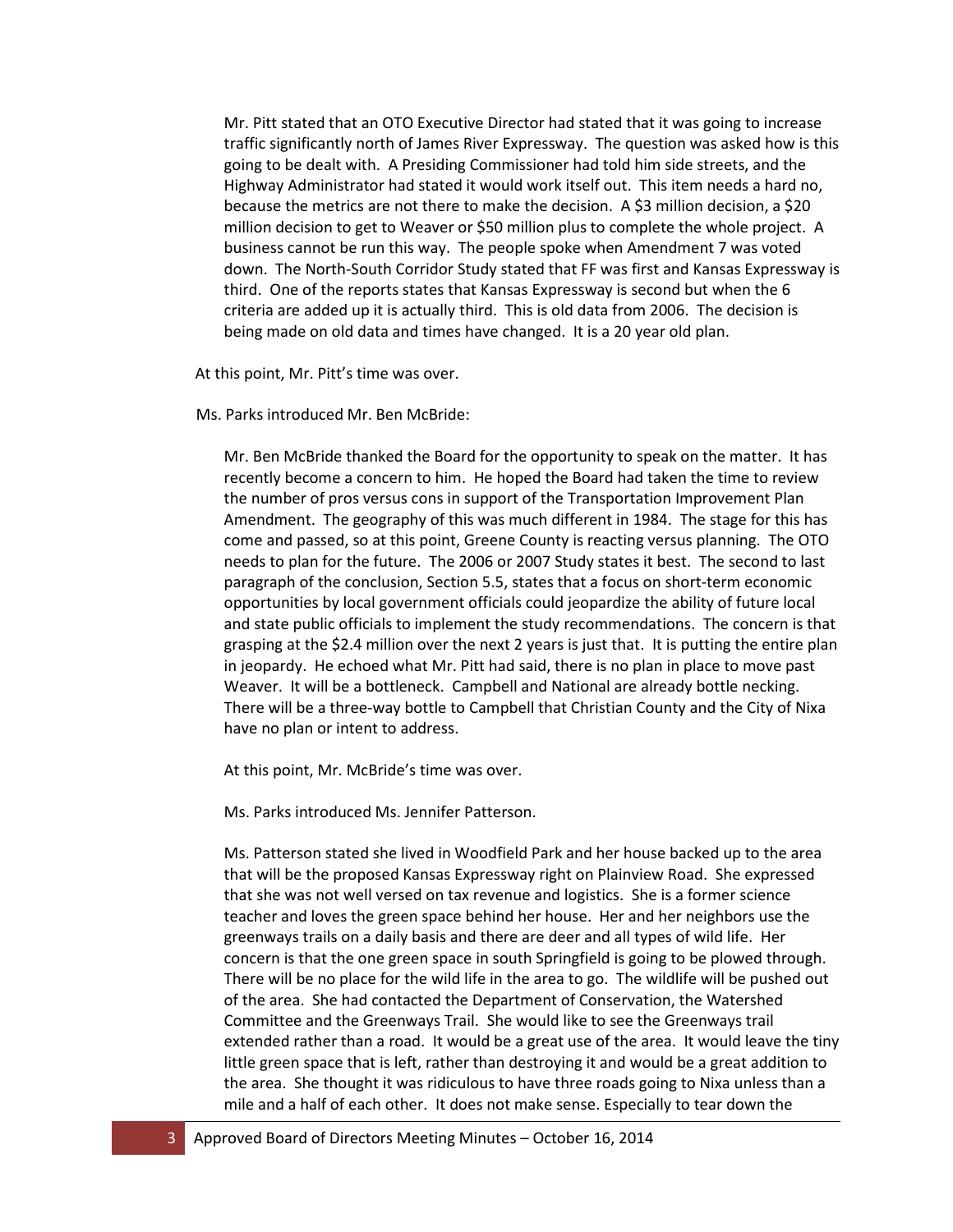wooded area that is back along the trail. There is also the Riverbluff Cave. She was not sure if there had been an investigation on the effects to the cave.

At this time Ms. Patterson's time was over.

Ms. Parks introduced Mr. Derek Patterson:

Mr. Derek Patterson respectfully yielded his time to a Tim who came in late and did not sign-in. No last name was given for Tim. Tim stated that he was grateful to the other resident citizens who had alerted him to the meeting and the information so he could share the distress the residents were feeling. He stated that 8 or 9 years ago his family made the decision to live in the Woodsfield Park Community because of the experience available there; the green space, the neighborhood, and the aesthetics of the trail that have been referenced. His home would be put up for sale if these changes take place. The experiences are a blessing and something wonderful that his family wanted to hold onto. From a business perspective, echoing some of the previously referenced items, it does not make sense to accommodate the south bound Expressway to a destination and that he did not understand the purpose and the lack of support from Christian County. He did not understand the dynamics that will feed into this decision from a financial standpoint, from a traffic standpoint, and the disruption that will take place to a welldeveloped and beautiful space. In addition, there is the environmental impact that has been expressed. He stated he loved where he lived and hoped to hold on to that.

Tim concluded before time was over.

Ms. Parks Introduced Mr. Michael Sutton:

Mr. Michael Sutton stated he lived off of Weaver Road in Stone Meadows. He travels the roads every day, Weaver Road to Cox to Kansas Avenue. His question was where would the bottlenecking end. If Kansas Expressway is extended down to Weaver and stops there for 10 more years, would Weaver need to become a 4-lane road. The same issue will happen there. There are residences on both sides, so people's property will need to be taken to widen the road. The big problem here is that there is no tax revenue possible. All of these roads are going through residential areas. What is the benefit of that from a tax standpoint since businesses cannot be put along to generate tax revenue and that are going to bring people in to spend money. He had noticed in the handout that Highway FF is an option. He was not sure of that zoning, but there are already businesses along Highway FF, south of Highway 60 through Battlefield. He thought extending Highway FF along Christian County would more sense from a taxpayer standpoint.

He also thought that perhaps some individuals in Springfield were naïve at how big the city was. In Kansas City, the roads do not flow seamlessly on the 435 at 5:00 o'clock. St. Louis turns into a parking lot on the 270 and there are 6-lanes. He thought there would be the same problems extending Kansas Expressway down with 4 lanes to Weaver for the time being. It will just be moved down the road a little bit. There is a photo in the News-Leader of Cox and Weaver where the traffic was all backed up. There will be traffic, how many cars does it take for a 4-lane road to line up that way? He thought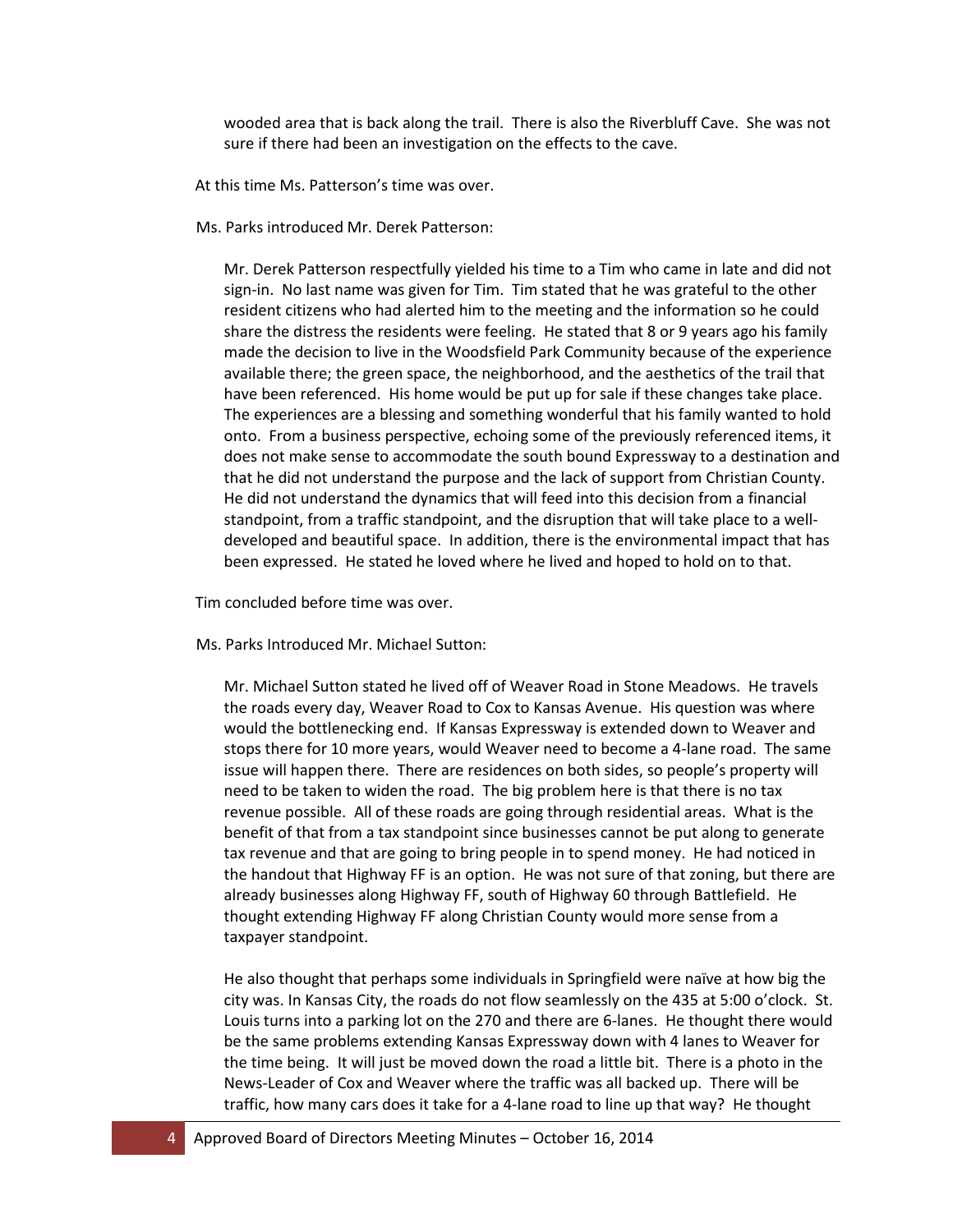that the logistics of getting people down Cox Road quicker should be looked at to relieve traffic. Perhaps by putting in a light at Weaver or Plainview.

At this point, Mr. Sutton's time was over.

Ms. Parks introduced Ms. Sherry Godfrey:

Ms. Godfrey stated that she did not live on the proposed road. She currently lives east of Campbell, but she lives in the area and travels the roads every day. She has lived in the area for probably 20 years. She was concerned about the commitment of \$3 million dollars to do the engineering studies on a project based on data from 10 years ago. She was questioning whether the whole system needed to be reevaluated, to update the study. A lot has happened since the study. There have been Campbell, Plainview, and Republic Road improvements. The impact on traffic and the changing driving habits of the residents out there is not known. She suggested putting it on the table, postpone it for a while to do a study before committing \$3 million towards a \$30 million dollar project that does not get the road all the way to the proposed East-West Corridor. There is going to be more money on top of that to get it to the East-West Corridor.

Ms. Godfrey concluded before time ran out.

Mr. Lapaglia stated that there was about 2 to 4 minutes left on the clock if anyone else would like to speak.

Mr. Pitt volunteered further comments:

He stated that in the morning when he was traveling up Kansas Expressway he went up Republic Road to Kansas Expressway. He did not make it to Battlefield and was at Walnut Lawn. Yesterday morning, he was 22 cars back with 2 rows. Today, he could not count the cars and sat through 2 light cycles. He would go through the full green light cycle to make it only to the  $5<sup>th</sup>$  car in line. That is the traffic that is happening now. The question needs to be asked what is going to be done to the traffic that is going to be thrown down that way. He stated that the original engineer that the talked to who was involved with the project 20 years ago had stated that Kansas was stupid. Those were his words. He talked to the Christian County Director of Planning and Development, who has a stake in the game, and he stated that Kansas would not divert traffic from Campbell. Kansas Expressway affects 4 times as many residential districts and 2 times as many schools as Highway FF. A lot of this is in the North-South Corridor Study that the OTO did. There are things that would speak very loudly on just safety issues in general. There is a new Presiding Commissioner coming up. There is an Administrator of the Highway Department that could be leaving. There are a lot of changes there, it is not fair to saddle the new people with something like this. There is also old data and no metrics to make this decision. That is a discussion in itself. At a minimum this needs to be tabled. A business case has not been presented to make a good financial decision.

Ms. Becky Pinkerton thanked the Board for giving her the opportunity to speak.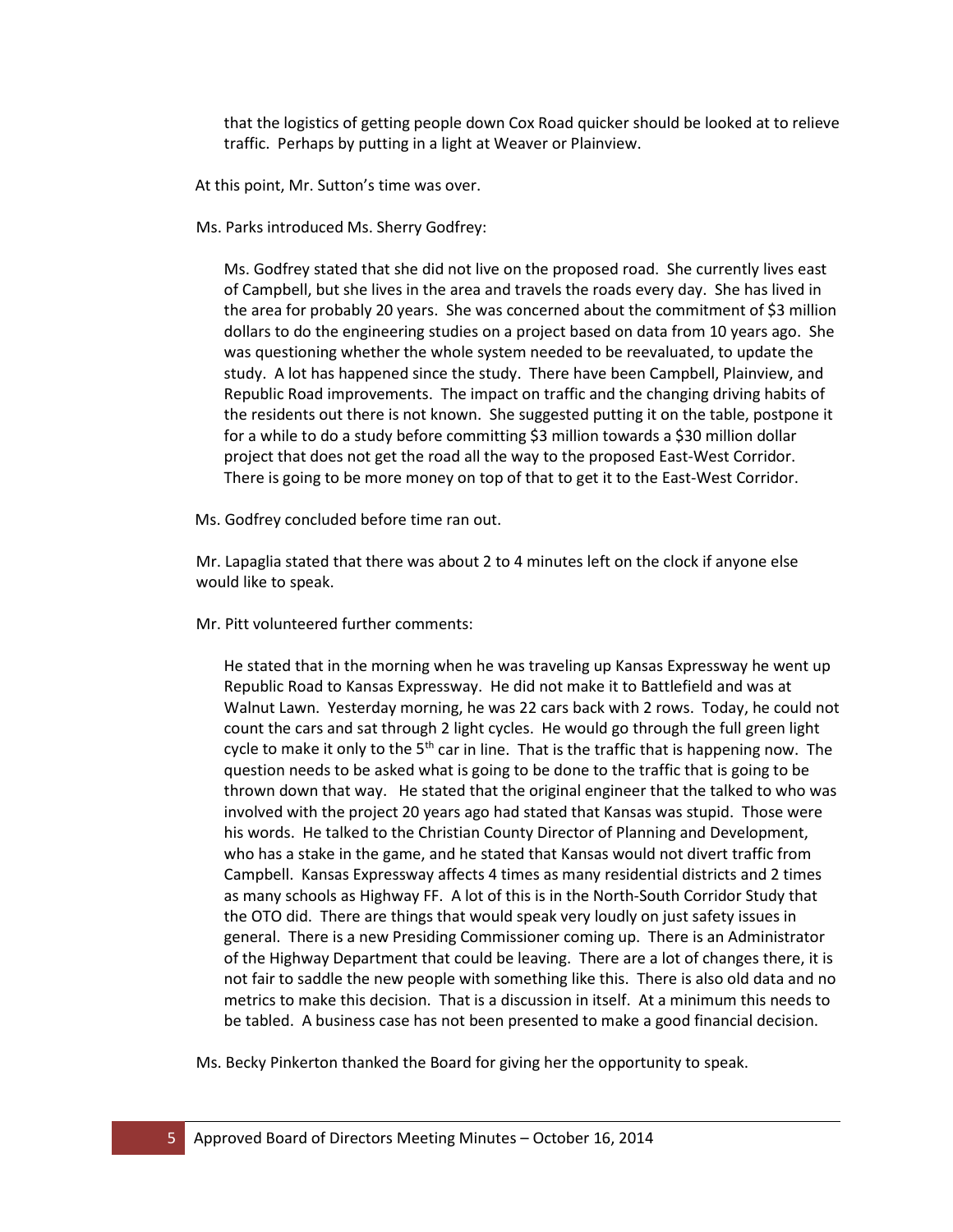She stated that she realized the Board was ready to vote. The outcome of that vote is going to impact things significantly. As a taxpayer, citizen, and a business person, she made the appeal for the Board's to reflect on the Amendment 7 vote, and proposals for the various routes of Kansas Expressway, and to respect those votes in the same way that the Boards vote would be respected.

Ms. Godfrey stated she had heard that there were 65 comments. She inquired how many were pro/con. Ms. Fields stated there were 65 comments and that at last count there were 8 pro and the rest were con.

Mr. McBride requested to speak again:

He stated that going back to the 2007 report the study recommended construction on Kansas Express Extension as one of the top 2 project options. He thought that the whole study considered the Kansas Expressway Extension in tandem with the Highway FF Extension itself to Nixa. None of this conversation has been addressed or focuses with this in tandem. He stated that there was a need to plan and finish the Highway FF Extension first and see what relief that brings before addressing the Kansas Expressway Extension.

Mr. Lapaglia thanked the speakers for participating.

#### **E. Executive Director's Report**

Ms. Fields stated that her Executive Director report had been handed out in respect for time. She mentioned that the Missouri Highway and Transportation Committee would be in town on November 5. She stated she would be giving a presentation along with Mr. Jeff Seifried. She would send the Board the time when it is known.

#### **F. Legislative Reports**

Mr. Rauch stated that there was not a lot to report. Transportation was operating on a federal extension on the Trust Fund until next May. The long-term solution for federal funding is elusive as the State's long-term solution, but the election might have some impact. It might have to wait until the Presidential Election in 2016.

Mr. Wadlington stated that a lot did depend on the election. The Senate would have all new Chairmen if the Republicans take over. There might be an effort to work out a compromise on funding on several different committees. It may take a Presidential Election to come up with a compromise or new thinking on how fund highways long-term. Right now, there is no consensus on what tax or fee mechanism would fund the highways and bridges in the state. Senator Blunt is a major proponent of the Off-System Bridge Program and he wants to assure the counties that when it comes down the pipe he would fight to keep it fully funded. He stated Mr. Schumer of New York realized that New York has 2,000 bridges that are substandard. He would like to put more money in the Off-System Bridge Program.

Mr. Lou Lapaglia introduced Mr. Dave Nichols, Director of MoDOT.

Mr. Dave Nichols thanked the Board of Directors and members of the public. He gave an update on where MoDOT and the Highway Commission stood after the Amendment 7 vote.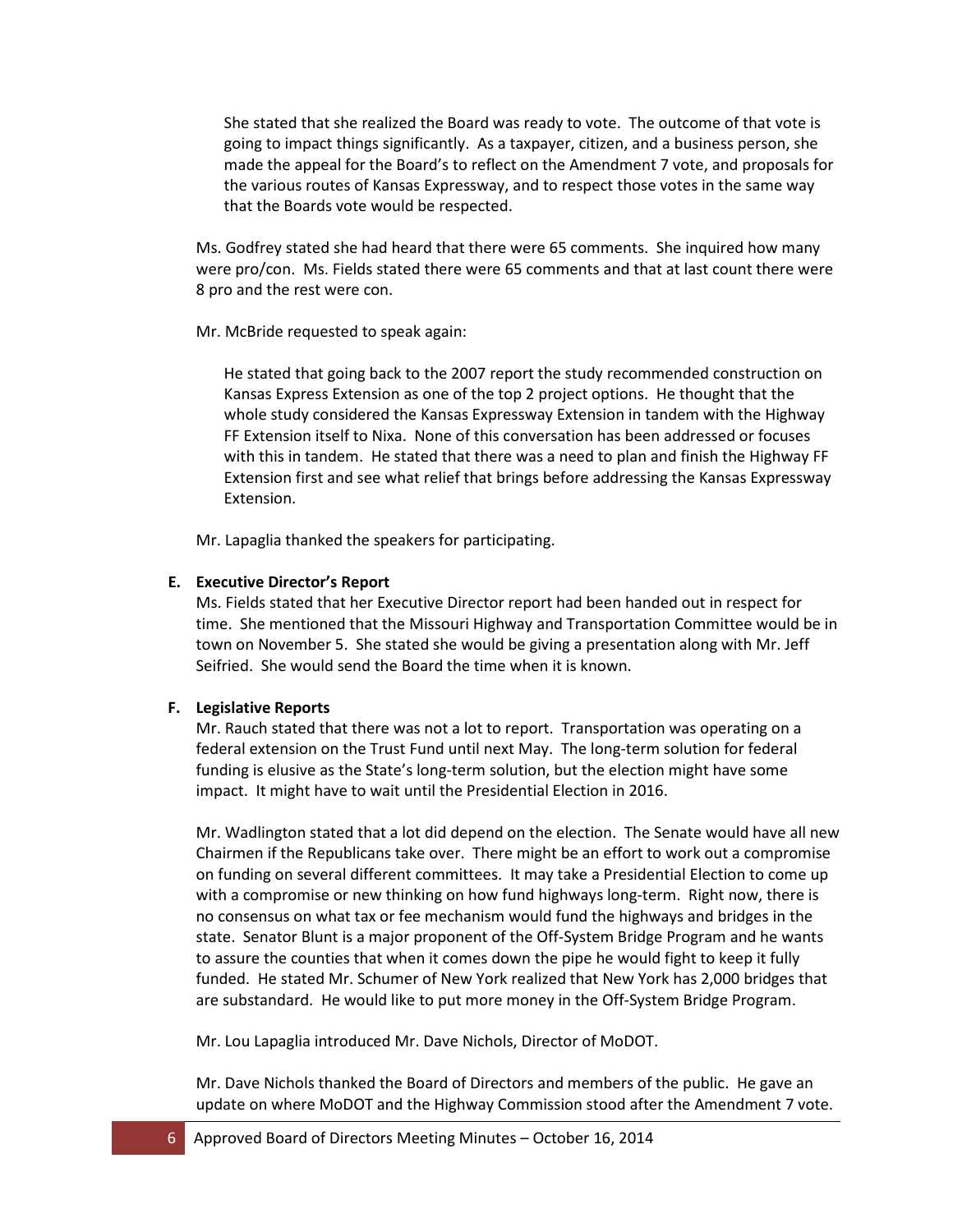There has to be another mechanism other than a sales tax, but there is no consensus of what that is. There is no easy solution for solving the Transportation funding challenge. There are challenges in Washington and in the State of Missouri. There are declining budgets as opposed to growing and there are needs like education and social services.

Mr. Nichols continued that there are transportation needs that continue to grow, but the funding mechanisms continue to decline. The fuel tax revenues are going down, even though the price of fuel is going down. Hopefully, there will be a robust dialogue in the next legislative session. In May 2015, the short term fix runs out. Hopefully, Congress is going to address the issue. The hope is that Congress will solve the problem in the short-term with a continuing resolution at current revenue levels. If Congress does that, then the problem that Missouri will have is matching the federal funds. It will happen as soon as 2018. In 2018, Missouri would not be able to match federal funds at the current \$41 Billion Highway level. That does not include the transit funding.

The means that those federal funds would be redistributed around Greene County. Missouri benefits from this redistribution process on a typical year, since other states cannot match their funds. It does not happen a lot, but there is usually \$20 to \$30 million that Missouri receives, due to other states not matching funds. Missouri has always been able to match the federal funds. Missouri has to find a way to match the federal funds. There are a lot of issues that are happening at the federal level that could have positive ramifications for additional revenue, but Missouri would have to match the funds to solve the problems.

MoDOT's focus is on keeping the system in Missouri in good condition for as long as it can. There is a gap between what it takes to maintain it and the revenue. There is a need to invest more in preservation as well as expansion. The other focus is on the continuing improvements that have been made in reducing fatalities and disabling injuries on the transportation system all over the state. The effort through the coalition has helped reduce fatalities to the lowest level since 1940. The third focus is on customer service. Solving transportation issues is a community effort. That is why the MPO is here. MoDOT is committed to do that through the Commission, leadership of MoDOT, and staff here in the region. The partnership here is the model. That model here is a national model and it works. Tough decisions have to be made here, but that is the way it should be done, open and transparent. Mr. Fishel stated he had the opportunity to drive from Springfield to Pittsburg, Pennsylvania. He stated that the roads in Missouri were superior to the other states he drove through. Mr. Nichols thanked Mr. Fishel for the compliment on behalf of all Missourians. He was impressed with the efficiency of the dollars that are received. Missouri has the  $7<sup>th</sup>$  largest highway system in the United States and are the 41 $st$  in the level of funding for lane miles of road. Some of the surrounding states have more revenue, but the efficiency is not as good.

Mr. Fisk wanted to thank Director Nichols for making the trip's down to Springfield. Becky Baltz has always been a great engineer. He stated that he knew he was a true partner.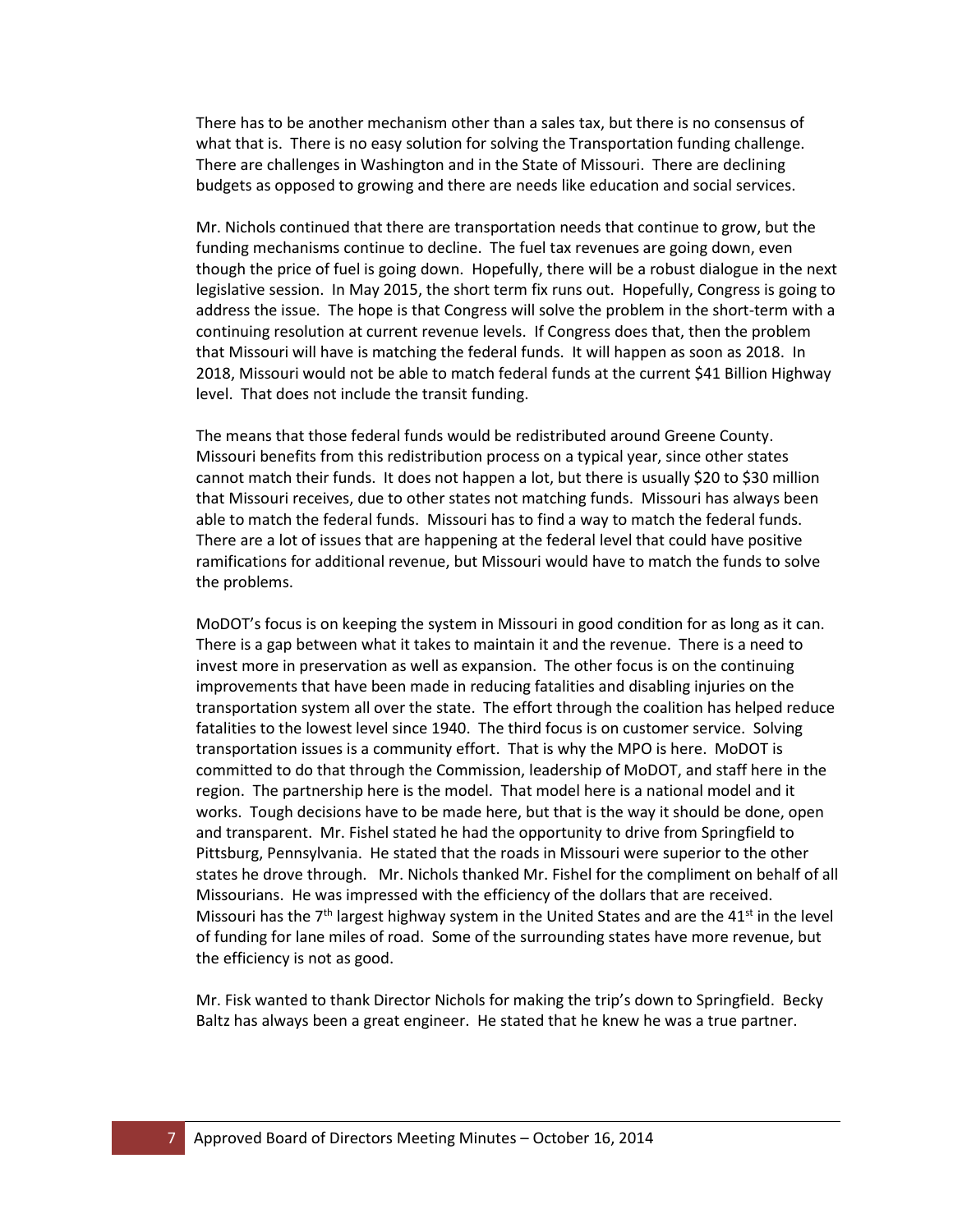#### **II. New Business**

#### **A. Amendment Number 1A to the FY 2015-2018 TIP**

Ms. Longpine stated that there was a new front page handout for the amendment. The amendments have been split into two items. The City of Willard requested an amendment to the Transportation Improvement Program. This is the 2015-2018 TIP and covers all the projects that the OTO plans to spend federal dollars on and projects that are regionally significant over the next four years. This project was in last year's TIP. It was amended toward the end of the year and the timing did not work to get it constructed before the October 1 start of the new TIP. It is for sidewalks along Jackson and Main in Willard for a programmed cost of \$52,500.00

Mr. Finnie made the motion to approve Amendment Number 1A to the FY 2015-2018 Transportation Improvement Program. Ms. Hacker seconded and the motion was carried unanimously.

### **B. Amendment Number 1B to the FY 2015-2018 TIP**

Ms. Longpine stated that Greene County had requested to add the final design and environmental work for the Kansas Expressway Extension from Republic Road to the East-West Arterial, which is about Farm Road 190. The total programmed amount is \$3 million. There were a lot of questions on the projects, so Mr. Dan Smith was invited to make a presentation to address the concerns.

Mr. Smith stated that a short presentation on the questions and concerns had been put together to explain background information:

The Kansas Expressway project started in the 1980s because the community was growing and it was realized that as the area grew there would need to be facilities in place to accommodate that. An Urban Services Area was planned around the City of Springfield. That is where the City provides sewer and other utilities. Dense growth results from the provision of sewer and other utilities. There needs to be a transportation system to support the growth. The Major Thoroughfare Plan was developed for the OTO area. This plan lays out a grid of roads that would accommodate urban growth. The Major Thoroughfare Plan was done as a grid since it was known through experience that it would be beneficial and there were planning principals that were followed. He presented the current grid for Springfield and focused on the North-South Corridors for the purpose of this meeting. There is U.S. 65, Glenstone, Campbell, National, Kansas Expressway, and West Bypass. It is a system that works well, but the roads are all busy. There not too many north-south roads. In fact, the preference is that there would be another one or two. As the area continues to grow south and as Nixa and Ozark continue to grow north, the day will come when the communities will meet. There will need to be a transportation system in place to accommodate that. If the grid is not continued then there will be problems. The OTO, with all the partners, looked at the north-south corridors and planned out a general route and what would be needed to accommodate the growth that would occur. He presented some population information on the area south of Republic Road. In 2000, there were 17,000 people, by 2010 it jumped up to 25,000 and in 2040 it is projected to be 36,000. If the economy picks up, that number could be low. That brings up this project. The project is not thought about in isolation. It is in conjunction with all the other projects. The entire system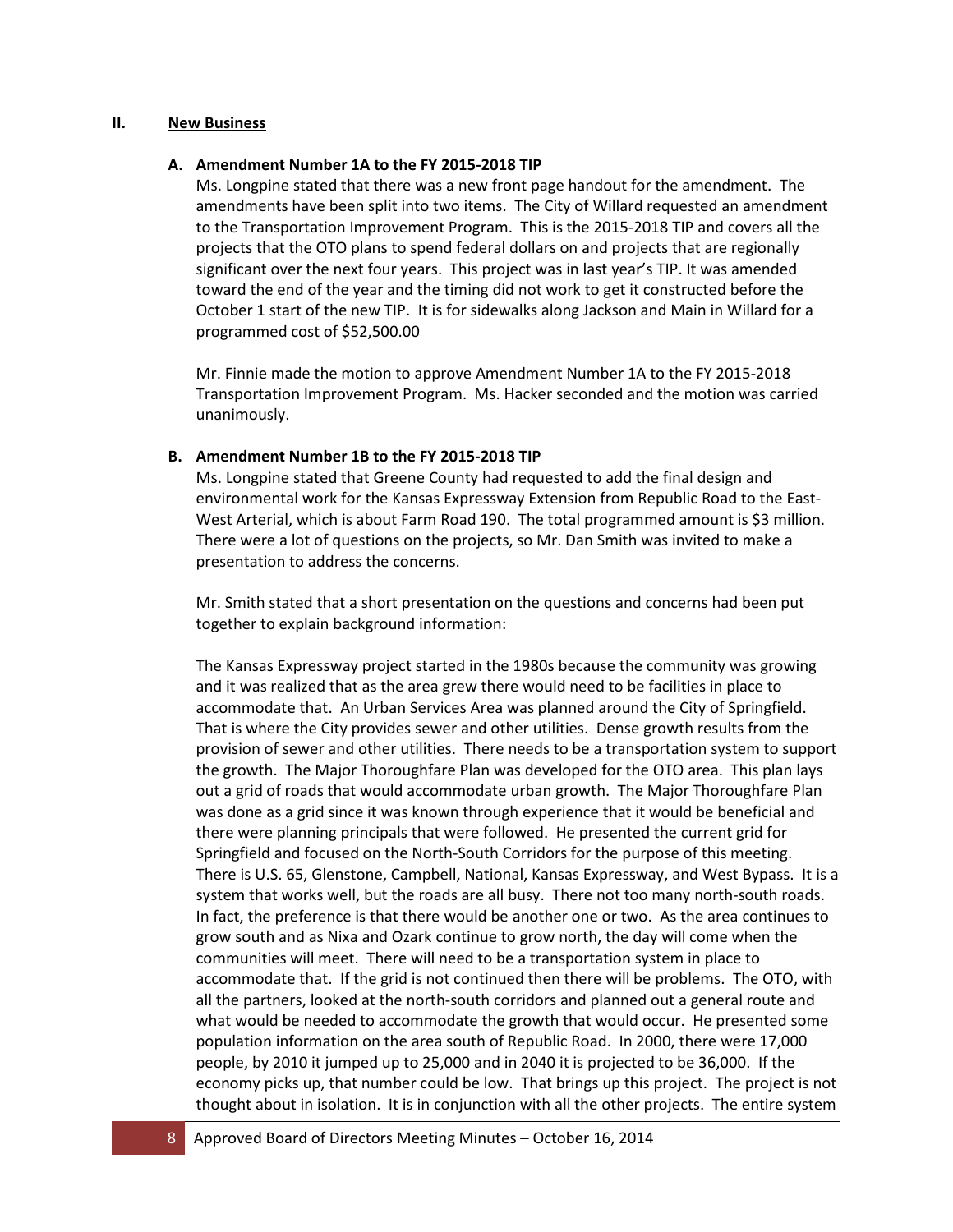is needed. Greene County is not building the 4-lane section in the beginning. Over time, as more money becomes available, it will be widened.

The history of the project starts with the planning in the 1980s. There were a lot of discussion about this network. There was a significant amount of public meetings and comment. There was a lot of communication with the public. There were various alignments that were brought to the public and through the public comment period, design work, and environmental work, it was narrowed down to one corridor.

Governments are not known for being proactive, but in this case the government actually planned ahead, and as expressed in the comments, problems and concerns do not go away. There have been some good comments that appear frequently. There is a top 10 list that will be addressed briefly out of respect for time. Mr. Smith went through the most common questions and answered each.

- 1. What in the world is Greene County planning a roadway that is costing a significant amount of money? Mr. Smith stated that was a good question. The Greene County Road and Bridge Fund is not the area that is facing the biggest financial challenge. The General Fund has issues with public safety and the public jail being overcrowded. Greene County has some significant financial issues, but fortunately, Greene County has finances for road projects that are necessary. The request for federal funds allows Greene County to leverage those local funds to make the funds go further. The estimate is that in a tenyear horizon, the whole project could be built, if not faster.
- 2. A. If it extends to Weaver Road is it going to stay there for 10 years? Mr. Smith stated it was not the County's intent to have it stay at Weaver. The intent is to finish the whole project in 10 years or less.

B. Will this staging create congestion and safety problems? Mr. Smith stated that once again, the federal funding would enable Greene County to move it beyond Weaver quicker. The goal is to have the system in place with the East-West Corridor to redistribute traffic. There will be a redistribution of traffic patterns. As the project moves through final design it will be looked at. The final staging has not been setup yet. The cost and traffic patterns will be examined.

3. So if Kansas is already congested north of Republic Road, how will it handle additional traffic volume? Mr. Smith stated that the traffic division at the City of Springfield and MoDOT did some modeling of the intersection at Republic and Kansas, as well as the interchange of Kansas and James River Freeway. That was converted to a diverging diamond not too long ago. There was a service level B at those intersections. "A" is really good and "F" is really bad. A B-level of service is pretty decent for an urban area.The traffic modeling that was done indicated that 50 percent more volume could be added and it would degrade to a C. There is already the right-of-way in place to expand Kansas going north.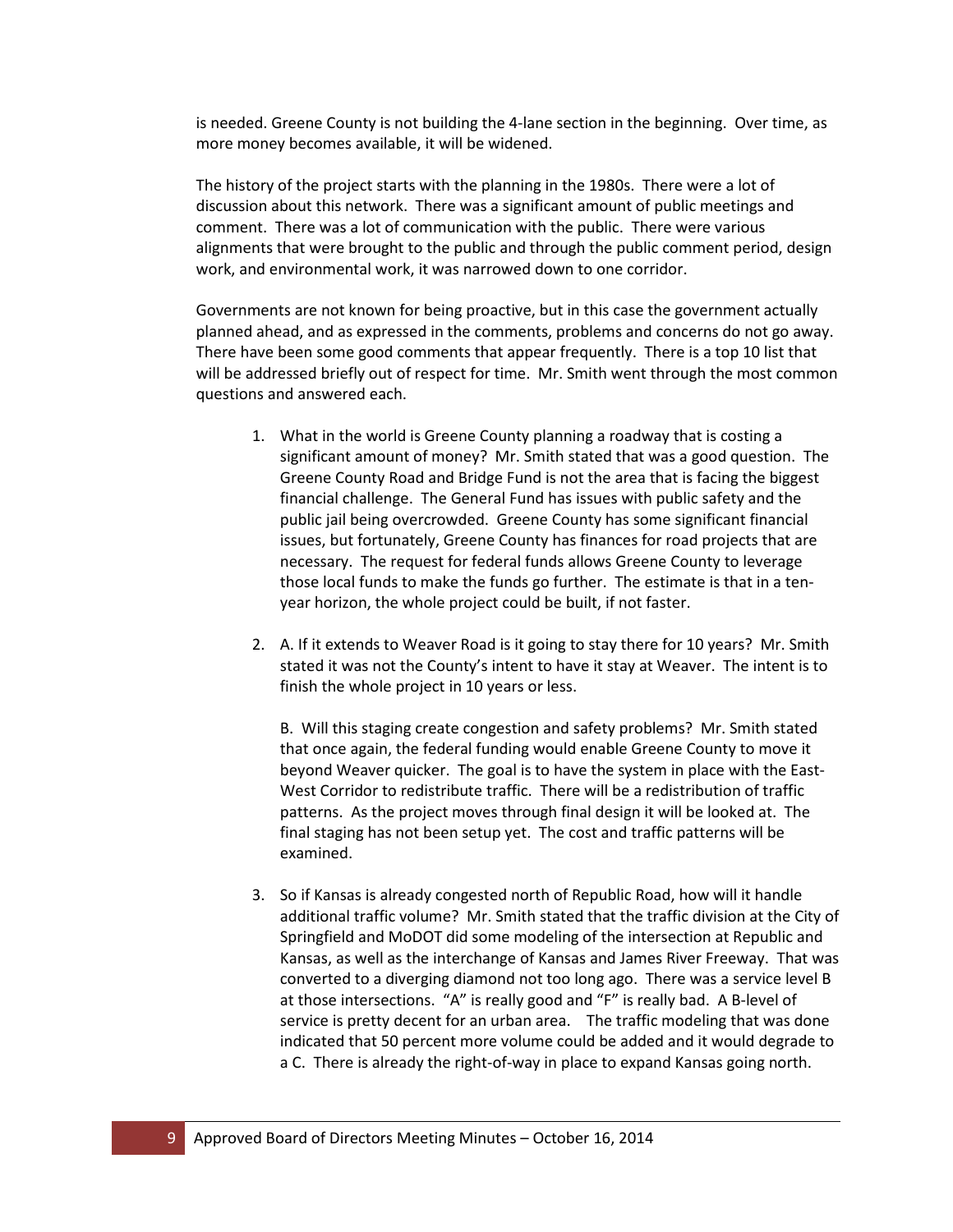- 4. Is the spacing too close? Mr. Smith stated that the OTO has the Major Thoroughfare Plan that was discussed that lays out spacing on the primary arterials. The spacing is between 1 and 2 miles. That is ideal for primary arterials in an urbanized area. There is a suggestion that Cox Road be used instead. Cox was designed as a minor arterial, which is not intended to handle as much traffic. The intersections are different. There are more intersections on it that there will be on Kansas. Widening Cox to a 4-or 5-lane section would have a tremendous impact on existing homes than would have to be purchased and removed. There is a need for Cox, but it is not wise to change its classification.
- 5. So why not focus on improving Highway FF or National to provide traffic relief? Mr. Smith stated that it already extends to the Christian/Greene County line. Greene County believes that, ultimately Highway FF will extend to Highway 14 and receive improvements to meet the traffic that it needs. Greene County is not against it, but it is already down to the Christian/Greene County line. National has had a lot of money invested in it, with the widening to 5 lanes. It is in good shape down to Farm Road 192, which is the southernmost Greene County road. The place that can now make the biggest difference is Kansas Expressway. Building that corridor or providing that parallel route in conjunction with these other roads is going to help move traffic. Moving traffic in a community is good for the overall economy.
- 6. Can the funds be better used to finish widening Campbell down to Nixa? Mr. Smith stated that one of the things that people sometimes do not realize is how much money has been invested into Campbell from James River Freeway Intersection down to Plainview. In fact, there is work going on there now. The City of Springfield and MoDOT have been great partners there. Greene County has invested several million dollars in that portion. It shows the commitment that the region has to Campbell. Greene County has invested quite a lot of money there in Campbell, in fact, before working on Kansas.
- 7. Will the new road be disruptive to the residential neighborhood? Mr. Smith stated that if a corridor is preserved and the road is fully put in, it could not be said there would not be some impact. There is no way to say that. The thing that Greene County is working on, to minimize that, is to begin with 2 lanes.
- 8. Will the environmental impact to the roadway be harmful and how do you prevent the ecosystem from being damaged? Mr. Smith stated that one of the things that will be done with the federal funds is an environmental study. There will be an environmental assessment that will allow Greene County to make sure that the environment is not damaged while the roadway is being built. There are good engineering solutions to provide the transportation needs, but protect the environment at the same time. Greene County has been a partner in providing green space in southern Greene County. It is important to the region.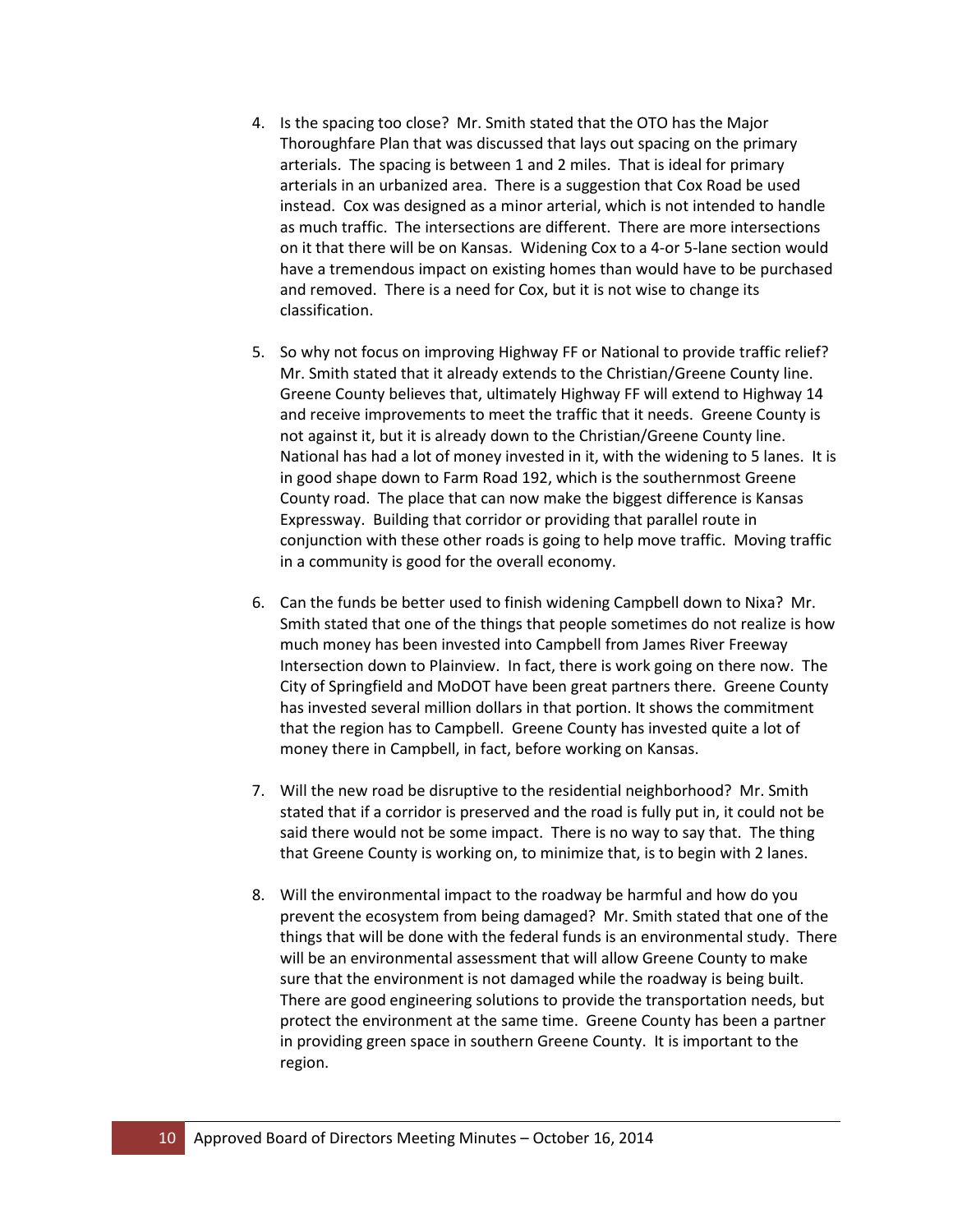- 9. Why not complete the East-West Arterial Roadway? Mr. Smith stated that is the roadway that Greene County believes needs to be built. It is at a point that it is ready to move. The East-West Arterial is going to take more time to get there. Greene County has most of the right-of-way on Kansas, but very little on the East-West Arterial. Cox Road to the north is a very busy road. The people that would go north on Kansas currently have to make a right turn at Republic Road and then left turn at Kansas. To get the maximum benefit from the East-West there needs to be a less congested north-south corridor. Having Kansas in place would provide that.
- 10. Why spend Greene County tax dollars to make it easier for Christian County residents to commute into Greene County? Mr. Smith stated it is important to recognize that improvements do not just benefit Christian County. It benefits all of southwest Greene County and southwest Springfield. It is beneficial to this region but regarding Christian County. When connections are made to neighbors where people can commute back and forth, do business, work and have entertainment, it improves the economy. It is like how rising tides lift all ships. A regional approach is very important. It is one of the reasons that the OTO was formed, for a look regionally at the overall good. It is important to keep the big picture view.

Ms. Hacker inquired what the status was on the East-West Corridor and where it was going. She wondered if federal funds could be used on it. Mr. Smith replied that the East-West Corridor is ultimately expected to extend from U.S. 65 over to Cox Road. Greene County has been working with the City of Springfield on designing it from U.S. 65 to Kissick Road. The City of Springfield did that portion, which is now Farm Road 169. Greene County has under design right now an environmental work from Kissick Road to Campbell Avenue, so that is the east side of Campbell. There has been conceptual work done between Cox Road and Campbell Road on the west side. The East-West Arterial needs to be ready as soon as the Kansas project starts construction. The ultimate plan is to put it under design for environmental work so it will be preserved so it will be ready for construction. It is not under design contract yet, nor are the federal funds allocated to it at this time. Ms. Hacker inquired if the federal funds that were to be used for Kansas could be instead used for the East-West Corridor. Mr. Smith stated that the funds could be used for the East-West Corridor, Greene County has saved enough to allocated additional funds for the East-West Corridor. Ms. Hacker asked what would be ideal, to have one or the other constructed first or both at the same time. Mr. Smith stated that it was Greene County's opinion that it would start with Kansas Expressway. That is something that can be built in phases and bring benefit while it is built. The East-West Arterial tying into Cox Road will create a lot of problems and would require a lot of money without solving problems. There will be more problems solved with Kansas Expressway. The preference would be to do both at the same time. If Amendment 7 had passed, that would have been accomplished. Ms. Hacker asked if it was anticipated that the East-West Arterial would be constructed east to west or if there was another way. Mr. Smith stated that with Kansas in place, it would be built from Cox Road to Kansas to provide a connection to Cox. Then it would proceed from Kansas to Campbell. The next piece would be the section from Campbell to National. Ms. Hacker inquired if there had been discussion about National going south over the river. Mr. Smith stated that is Christian County so he could not speak to that.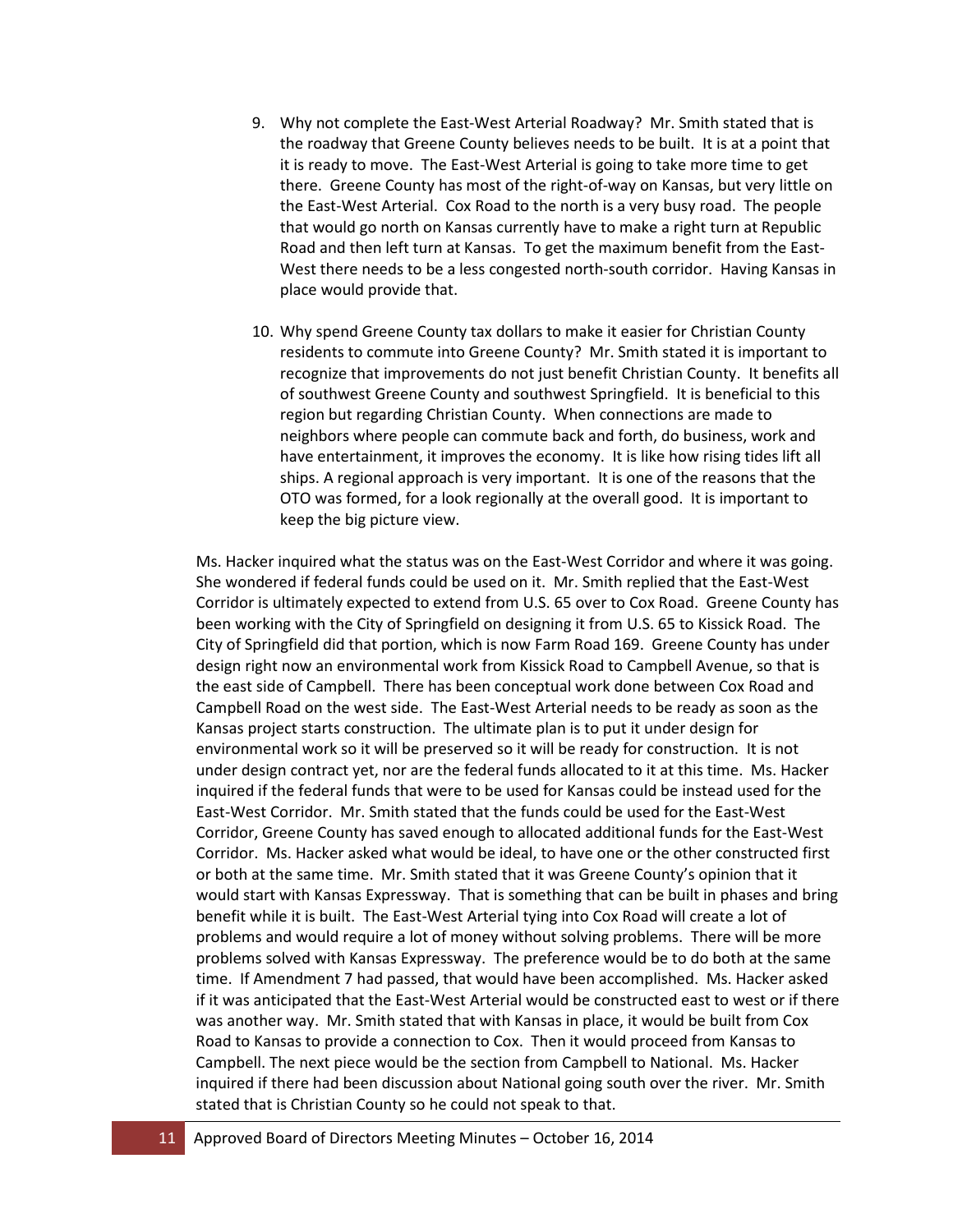Mr. Hamp inquired if there were concerns about STP funding, if it was removed, if the project could move forward over the next 10 years, if the federal government was to no longer fund the STP program. Mr. Smith stated that one of the things Greene County was trying to do was stay under the threshold. If there is too much in the bank, there is a risk of losing it. It is important to use it. There is enough saved up to handle what is being requested.

Mr. Finnie stated that there was discussion about going from Kansas Expressway to Cox, but the real issue is going east to west from Kansas to M. That is the opportunity. He stated he was not in favor of the project. He thought all the studies supported FF, but if the Board is going to move ahead with the final design and environmental, he thought that it was imperative to include final design and final environmental to Campbell so the project can proceed in a timely manner. The intent originally was that the East-West Arterial would be built before any more connections were made so people could move around.

Mr. Finnie made an amendment that the project include final design and final environments of the section of the East-West Arterial between the proposed Kansas and Campbell. Ms. Hacker seconded.

Mr. Viebrock asked for clarification. He stated he was not opposed to the concept, rather the motion was open ended, because the amount to add the East-West Arterial final design and environmental impact was not known. He expressed concern about an open ended motion. He wanted clarification if the motion was to approve the amendments to allow the final design and the final environmental study for the Greene County portion of Kansas to move forward without knowing the dollar amount adding on to it for the East-West Arterial. Mr. Finnie stated that in all due respect, the precise cost is not known right now, but an estimate could be made. In conversations in the past with potential contractors, it was stated it could be done. Mr. Viebrock stated that Mr. Smith's presentation showed that Greene County is not opposed to the East-West Arterial in any way. In fact, Greene County would like to have it in conjunction with the Kansas extension. The difference is that Kansas Expresway is ready to start, while the East-West Arterial is behind in its design. He hoped the motion was to move both projects along and not stall one. Mr. Finnie stated he was opposed to the project, so did not want anyone to be surprised by that, but was offering up an amendment. If the amendment is approved then the vote is made for the overall project.

Ms. Fields stated that the concern was that the environmental on the East-West Arterial might take a while because three alignments must be considered. Mr. Finnie stated that was his point. Right now the project stops in the middle of nowhere. It will stop in reality at Weaver. He was unsure if the people on Weaver knew there would be the extra traffic. The purpose of the amendment is to get the East-West Arterial on a similar schedule. Ms. Fields stated that her other concern was that the East-West Arterial was not out for public comment. The federal requirements were that it would have to go out for public comment before it is added. Ms. Hacker asked what would need to happen to make this amendment happen, would it need to be tabled and have the public come in so it could be voted on at the next meeting. Mr. Lapaglia answered yes, but with Mr. Finnie's amended motion which was seconded, it could not be voted on today. That would be up to the Board.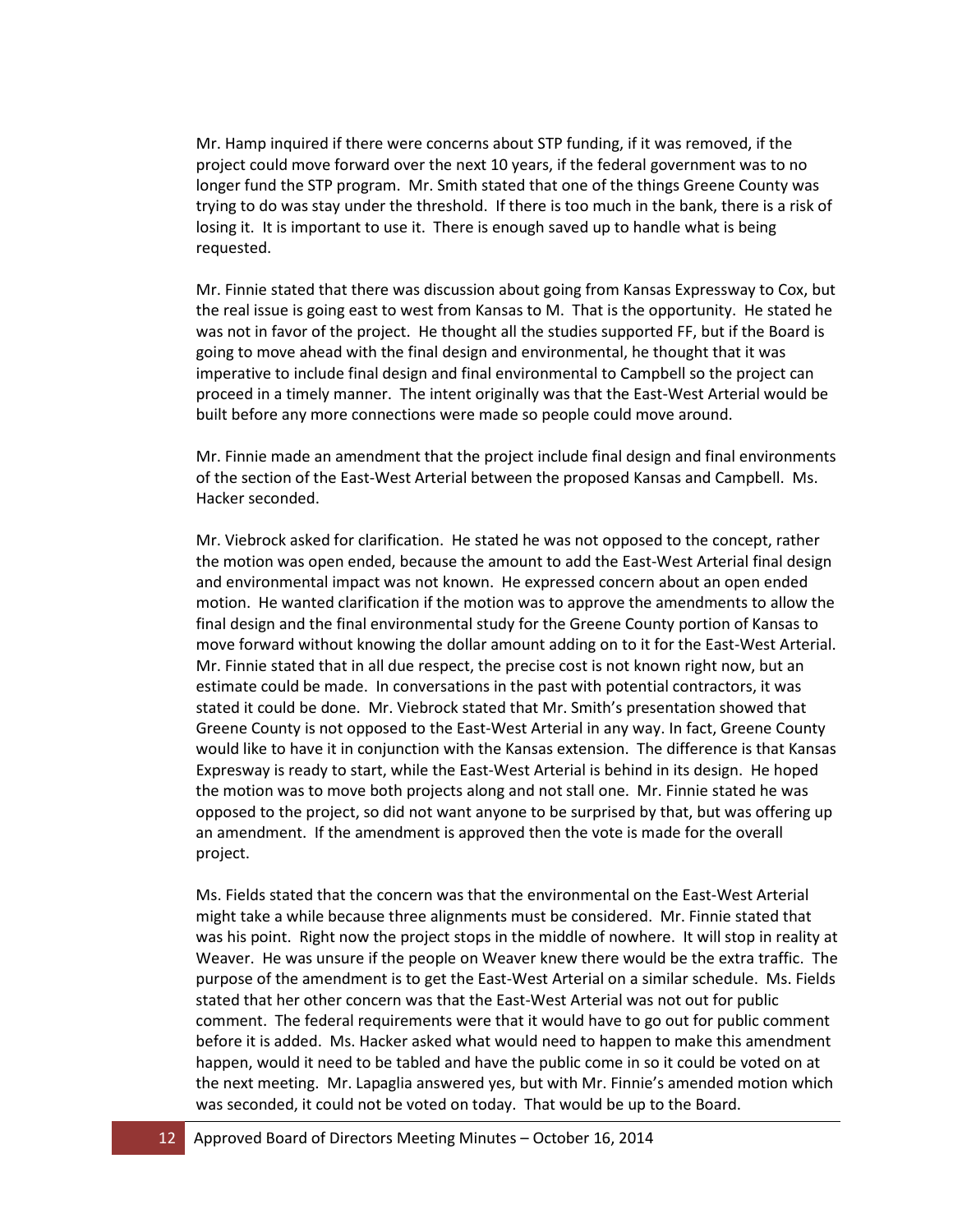There was further discussion with the Board members on the procedural way to resolve the amended motion. Mr. Finnie was requested by Mr. Viebrock to withdraw the amended motion. Mr. Finnie declined. Mr. Smith offered the suggestion to move forward on Kansas and have an amendment on the East-West Arterial from Cox Road to Campbell brought to the next possible meeting, since it would need to go through the Technical Planning Committee.

Mr. Fisk made a motion to approve Amendment Number 1B of the FY 2015-2018 TIP for final design and environmental study of the Kansas Expressway extension. Ms. Hacker requested a point of order, since another issue cannot be discussed until the first issue was resolved. Mr. Viebrock agreed that there was motion and a second on the floor and procedurally the vote would need to be made before Mr. Fisk's motion could be seconded. Ms. Fields stated that if the vote was to take place she advised that it would be in violation of the OTO's Public Participation Policy since the East-West Arterial had not gone out for public comment. Mr. Lapaglia stated that objection would be noted in the minutes. Mr. Lapaglia requested Mr. Finnie withdraw his vote. Mr. Finnie stated it would not be withdrawn. Mr. Viebrock moved for a roll call vote.

| Member              | <b>YEA</b> | <b>NAY</b> | Jurisdiction                                            | Alternate               | <b>YEA</b> | <b>NAY</b> |
|---------------------|------------|------------|---------------------------------------------------------|-------------------------|------------|------------|
| Bengsch,<br>Harold  |            | X          | <b>Greene County Commissioner</b>                       |                         |            |            |
| Viebrock, Jim       |            | X          | <b>Greene County Presiding Commissioner</b>             | Coulter, Chris          |            |            |
| Compton, Jerry      |            |            | City of Springfield City Council Member<br>(Vice Chair) | Meyer, Steve            |            |            |
| Stephens, Bob       |            |            | City of Springfield City Council                        | Juranas, Kirk           |            | X          |
| Fishel, Craig       |            | X          | City of Springfield City Council Member                 |                         |            |            |
| Stewart, Steve      | X          |            | <b>City Utilities Board Member</b>                      | Robeson, Robin          |            |            |
| Vacant              |            |            | Springfield-Branson National Airport Board<br>Member    | Weiler, Brian           |            | X          |
| Fisk, J. Howard     |            | X          | Board of Directors Citizen-at-Large<br>Representative   |                         |            |            |
| Finnie, Tom         | X          |            | City of Springfield Citizen-at-Large<br>Representative  |                         |            |            |
| Hacker, Teri        | X          |            | City of Springfield Citizen-at-Large<br>Representative  |                         |            |            |
| Buckner, Brian      |            |            | City of Republic Elected Official                       | Krischke, Jim           |            |            |
| Nelson, Shane       |            |            | City of Ozark Elected Official                          | Childers, Steve         |            | X          |
| Lapaglia, Lou       |            |            | Christian County Elected Official (Chair)               |                         |            |            |
| Steele, Brian       |            | X          | City of Nixa Elected Official                           | Bingle, Brian           |            | X          |
| Forshee,<br>Wendell |            |            | City of Willard Elected Member                          | Mitchell, J.<br>Everett |            | X          |
| Krieger, Susan      |            |            | City of Strafford Elected Official                      | Bodenhamer,<br>Steve    |            | X          |
| Hamp, Quinton       |            | X          | City of Battlefield Elected Member                      | Griffith, Warren        |            |            |

Ms. Parks recorded the following roll call vote: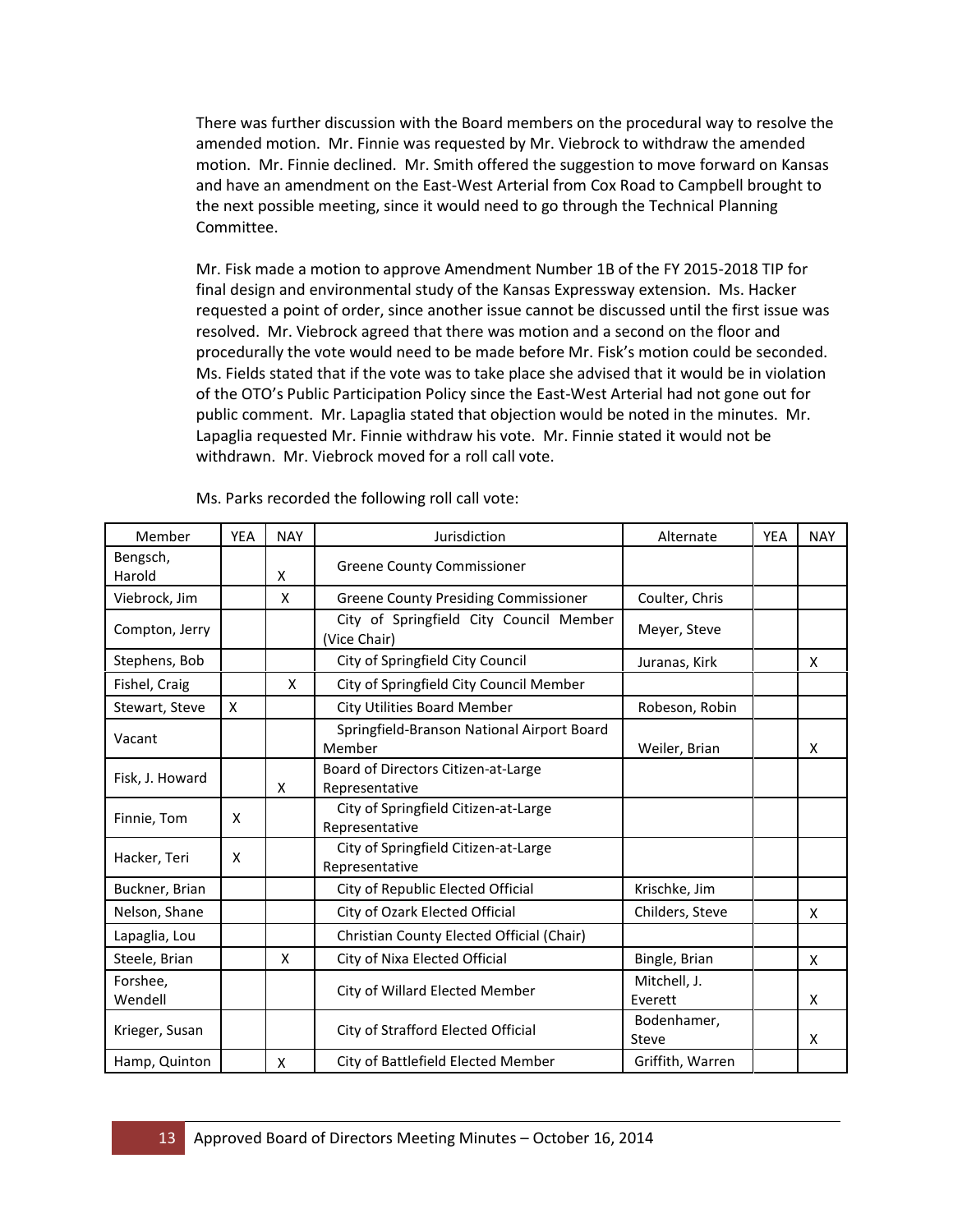Mr. Lapaglia stated the motion dies for lack of support. There were 12 Nays and 3 Yeas. Mr. Viebrock stated if there was no further discussion, he would like to second Mr. Fisk's previous motion. The roll call vote was taken below and the motion carried with 12 Yeas and 3 Nays.

| Member              | <b>YEA</b> | <b>NAY</b> | Jurisdiction                                            | Alternate                 | <b>YEA</b>                | <b>NAY</b> |
|---------------------|------------|------------|---------------------------------------------------------|---------------------------|---------------------------|------------|
| Bengsch,<br>Harold  | x          |            | <b>Greene County Commissioner</b>                       |                           |                           |            |
| Viebrock, Jim       | X          |            | <b>Greene County Presiding Commissioner</b>             | Coulter, Chris            |                           |            |
| Compton, Jerry      |            |            | City of Springfield City Council Member<br>(Vice Chair) | Meyer, Steve              |                           |            |
| Stephens, Bob       |            |            | City of Springfield City Council                        | Juranas, Kirk             | $\boldsymbol{\mathsf{X}}$ |            |
| Fishel, Craig       | X          |            | City of Springfield City Council Member                 |                           |                           |            |
| Stewart, Steve      | Χ          |            | <b>City Utilities Board Member</b>                      | Robeson, Robin            |                           |            |
| Vacant              |            |            | Springfield-Branson National Airport Board<br>Member    | Weiler, Brian             | X                         |            |
| Fisk, J. Howard     | X          |            | Board of Directors Citizen-at-Large<br>Representative   |                           |                           |            |
| Finnie, Tom         |            | X          | City of Springfield Citizen-at-Large<br>Representative  |                           |                           |            |
| Hacker, Teri        |            | X          | City of Springfield Citizen-at-Large<br>Representative  |                           |                           |            |
| Buckner, Brian      |            |            | City of Republic Elected Official                       | Krischke, Jim             |                           |            |
| Nelson, Shane       |            |            | City of Ozark Elected Official                          | Childers, Steve           | X                         |            |
| Lapaglia, Lou       | X          |            | Christian County Elected Official (Chair)               |                           |                           |            |
| Steele, Brian       |            |            | City of Nixa Elected Official                           | Bingle, Brian             | X                         |            |
| Forshee,<br>Wendell |            |            | City of Willard Elected Member                          | Mitchell, J.<br>Everett X | X                         |            |
| Krieger, Susan      |            |            | City of Strafford Elected Official                      | Bodenhamer,<br>Steve      |                           |            |
| Hamp, Quinton       |            | X          | City of Battlefield Elected Member                      | Griffith, Warren          |                           |            |

## **C. Nominating Committee**

Ms. Fields stated she would need volunteers to serve on the nominating committee to present a slate of officers for the 2015 Board of Directors. That would include the four officers, as well as the OTO appointed Citizen-at-Large Representative. Mr. Hamp, Mr. Weiler, and Mr. Bengsch volunteered for the nominating committee.

Mr. Fisk made the motion to approve the Mr. Hamp, Mr. Weiler, and Mr. Bengsch for the nominating committee. Mr. Viebrock seconded and the motion was carried unanimously.